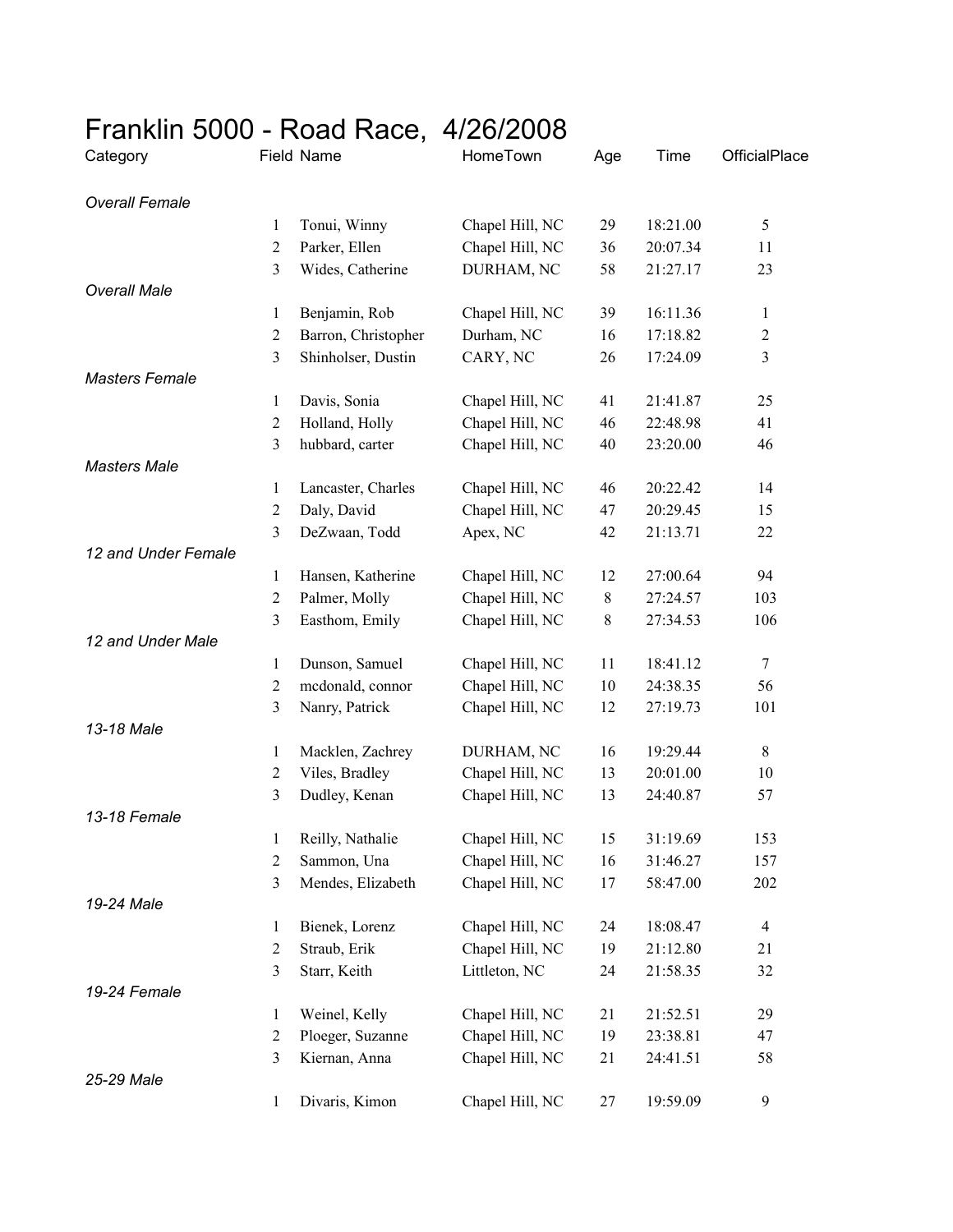|                     | $\overline{2}$ | Fox, Ryan            | Chapel Hill, NC  | 29     | 20:16.73 | 13  |
|---------------------|----------------|----------------------|------------------|--------|----------|-----|
|                     | 3              | Meloy, Arthur        | Raleigh, NC      | 27     | 20:54.45 | 17  |
| 65 and Above Female |                |                      |                  |        |          |     |
|                     | 1              | Pedersen, Barbara    | Chapel Hill, NC  | $70\,$ | 32:20.65 | 167 |
| 65 and Above Male   |                |                      |                  |        |          |     |
|                     | $\mathbf{1}$   | Meyer, Tom           | Chapel Hill, NC  | 65     | 29:41.21 | 131 |
| 25-29 Female        |                |                      |                  |        |          |     |
|                     | $\mathbf{1}$   | Gaither, Molly       | Chapel Hill, NC  | 25     | 24:59.38 | 64  |
|                     | $\overline{2}$ | Peterman, Amber      | Chapel Hill, NC  | 27     | 25:39.20 | 71  |
|                     | 3              | Barton, Maria        | DURHAM, NC       | 29     | 26:15.21 | 83  |
| 30-34 Male          |                |                      |                  |        |          |     |
|                     | $\mathbf{1}$   | Atkins, Tom          | Chapel Hill, NC  | 34     | 20:13.36 | 12  |
|                     | $\overline{c}$ | Segal, Eran          | Maitland, FL     | 34     | 20:56.14 | 18  |
|                     | 3              | French, Brian        | Durham, NC       | 34     | 22:33.69 | 37  |
| 30-34 Female        |                |                      |                  |        |          |     |
|                     | 1              | Fehrman, Robyn       | Durham, NC       | 30     | 25:35.51 | 70  |
|                     | $\mathfrak{2}$ | power, coleen        | Durham, NC       | 31     | 27:49.95 | 108 |
|                     | 3              | Wesley, Tracy        | Chapel Hill, NC  | 32     | 28:51.97 | 122 |
| 35-39 Male          |                |                      |                  |        |          |     |
|                     | $\mathbf{1}$   | Becker, Kenneth      | Chapel Hill, NC  | 36     | 18:34.12 | 6   |
|                     | $\mathfrak{2}$ | Parker, Jay          | Chapel Hill, NC  | 36     | 20:43.25 | 16  |
|                     | 3              | Beresteanu, Arie     | DURHAM, NC       | 38     | 21:05.67 | 20  |
| 35-39 Female        |                |                      |                  |        |          |     |
|                     | $\mathbf{1}$   | Oberlies, Hollis     | Chapel Hill, NC  | 37     | 22:00.48 | 34  |
|                     | $\overline{c}$ | Jaspers, Ilona       | Carrboro, NC     | 39     | 22:43.03 | 39  |
|                     | 3              | Pfeifer, Tami        | Hillsborough, NC | 37     | 25:22.36 | 67  |
| 40-44 Male          |                |                      |                  |        |          |     |
|                     | $\mathbf{1}$   | Brownstein, Robert   | Chapel Hill, NC  | 44     | 21:30.00 | 24  |
|                     | $\mathfrak{2}$ | Gray, Michael        | Raleigh, NC      | 40     | 23:06.18 | 43  |
|                     | 3              | Werden, Andrew       | Chapel Hill, NC  | 41     | 23:53.71 | 52  |
| 40-44 Female        |                |                      |                  |        |          |     |
|                     | 1              | Mead, Nicole         | Chapel Hill, NC  | 40     | 23:51.95 | 51  |
|                     | $\overline{2}$ | Thomas, Mary Beth    | Chapel Hill, NC  | 42     | 25:33.48 | 69  |
|                     | 3              | Easthom, Laurin      | Chapel Hill, NC  | 43     | 25:54.00 | 76  |
| 45-49 Male          |                |                      |                  |        |          |     |
|                     | 1              | Ricaurte, Chris      | Morrisville, NC  | 48     | 21:47.62 | 27  |
|                     | $\overline{c}$ | Taylor, Ken          | Chapel Hill, NC  | 45     | 23:02.04 | 42  |
|                     | $\mathfrak{Z}$ | Pruitt, David        | Chapel Hill, NC  | 47     | 26:08.24 | 81  |
| 45-49 Female        |                |                      |                  |        |          |     |
|                     | $\mathbf{1}$   | O'Loughlin, Kathleen | Chapel Hill, NC  | 48     | 28:09.12 | 116 |
|                     | $\mathfrak{2}$ | Latour, Anne         | Cary, NC         | 46     | 28:41.23 | 120 |
|                     | 3              | Lawrence, Susan      | Chapel Hill, NC  | 46     | 29:28.79 | 128 |
| 50-54 Male          |                |                      |                  |        |          |     |
|                     | 1              | McCleary, Jim        | Raleigh, NC      | 53     | 21:42.24 | 26  |
|                     | $\overline{c}$ | Grimm, Ian           | Chapel Hill, NC  | 52     | 21:53.51 | 30  |